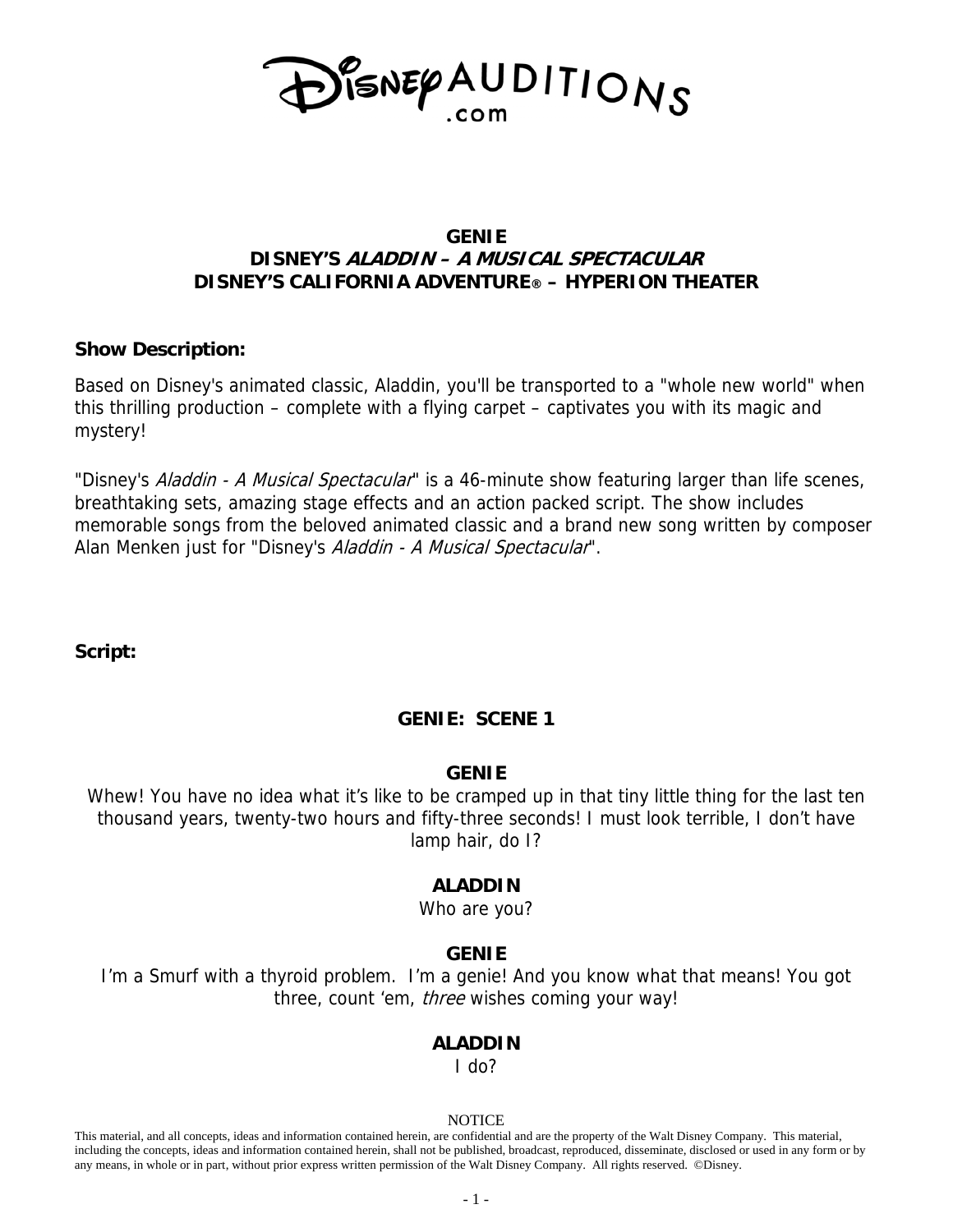

#### **GENIE**

But before we start, let's go over the rulebook, sport. Rule number one: No wishing for more wishes, it's against genie labor laws. Rule number two: I can't make someone fall in love with you. I'm sorry, it just seems wrong to me. And rule number three: I can't raise the dead. You wouldn't believe the mess they leave behind.

#### **ALADDIN**

Let me get this straight, you're my personal genie? I'm your master?

## **GENIE**

That's what we genie's do. That's all we do. Oh, sure it sounds like a glamorous gig, but you have to spend all your life trapped inside a lamp, doling out wish after wish! No freedom of your own. But what am I doing, talking about me for? This, son, is your lucky day, not mine. And you got no idea what's in store, friend!

This material, and all concepts, ideas and information contained herein, are confidential and are the property of the Walt Disney Company. This material, including the concepts, ideas and information contained herein, shall not be published, broadcast, reproduced, disseminate, disclosed or used in any form or by any means, in whole or in part, without prior express written permission of the Walt Disney Company. All rights reserved. ©Disney.

#### NOTICE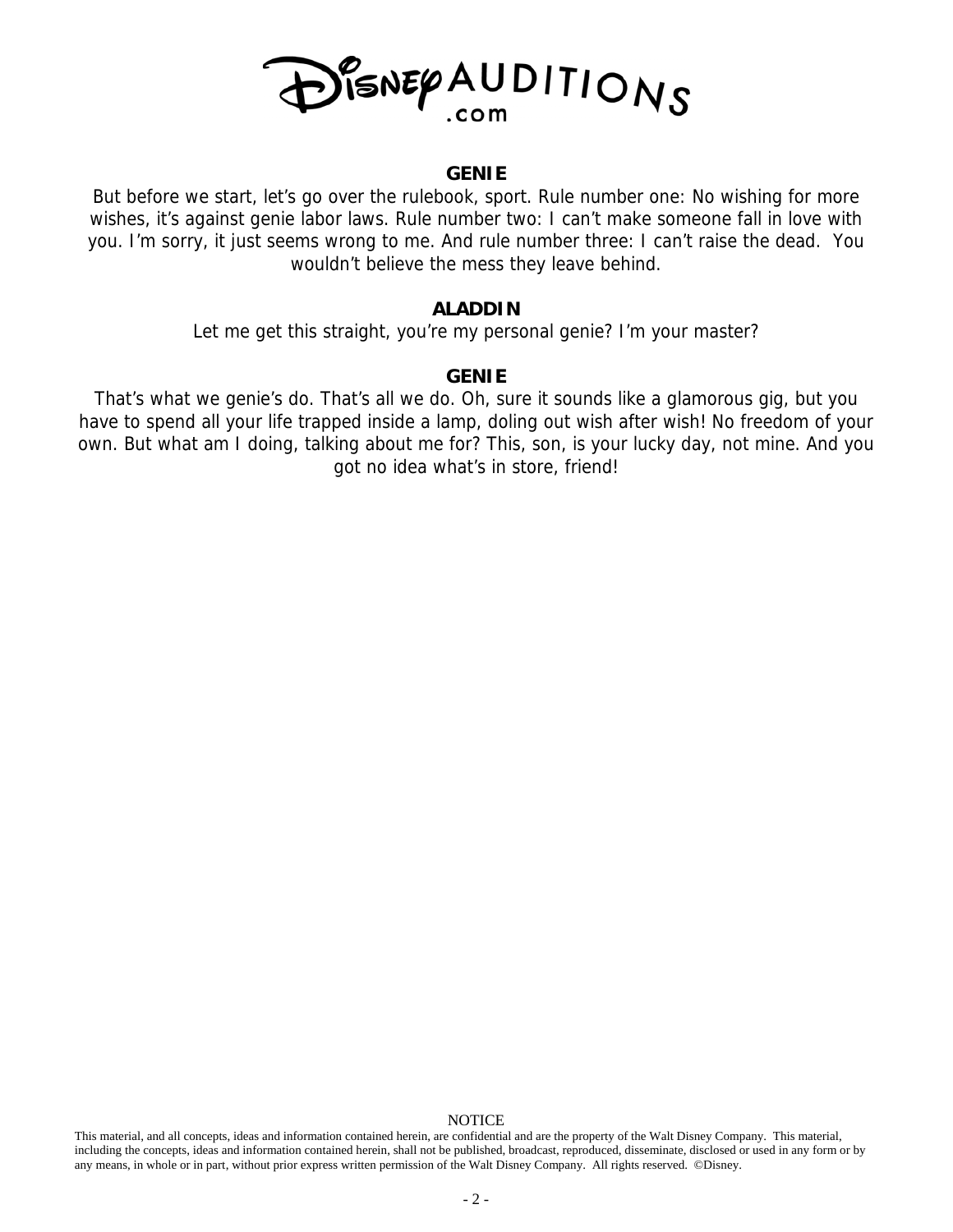

## **GENIE: SCENE 2**

#### **GENIE**

Well, how'd it go with her majesty?

## **ALADDIN**

She's perfect.

#### **GENIE**

Great! She likes you, you like her. It's time for my wish!

#### **ALADDIN**

Is it?

#### **GENIE**

What are you talking about? I freed you from the cave. That was wish number one. Then I changed you into a fancy shmancy prince-type person. That was wish number two. Now all that's left is wish number three, which means it's genie-freeing time!!

## **ALADDIN**

But Jasmine thinks I'm this big, important Prince Ali guy. I mean, how am I supposed to keep fooling her without you around?

### **GENIE**

But we had a deal, Al!

#### **ALADDIN**

I know we did. I'm sorry, Genie. I might still need that final wish.

#### **GENIE**

Sure, I understand. You're just like the rest. I don't know why I let myself get all excited. I guess I thought you might be the type who actually keeps his promises. Well, don't worry about me. If you need me, I'll be TRAPPED INSIDE MY SARDINE CAN! (The GENIE disappears into the lamp.)

#### NOTICE

This material, and all concepts, ideas and information contained herein, are confidential and are the property of the Walt Disney Company. This material, including the concepts, ideas and information contained herein, shall not be published, broadcast, reproduced, disseminate, disclosed or used in any form or by any means, in whole or in part, without prior express written permission of the Walt Disney Company. All rights reserved. ©Disney.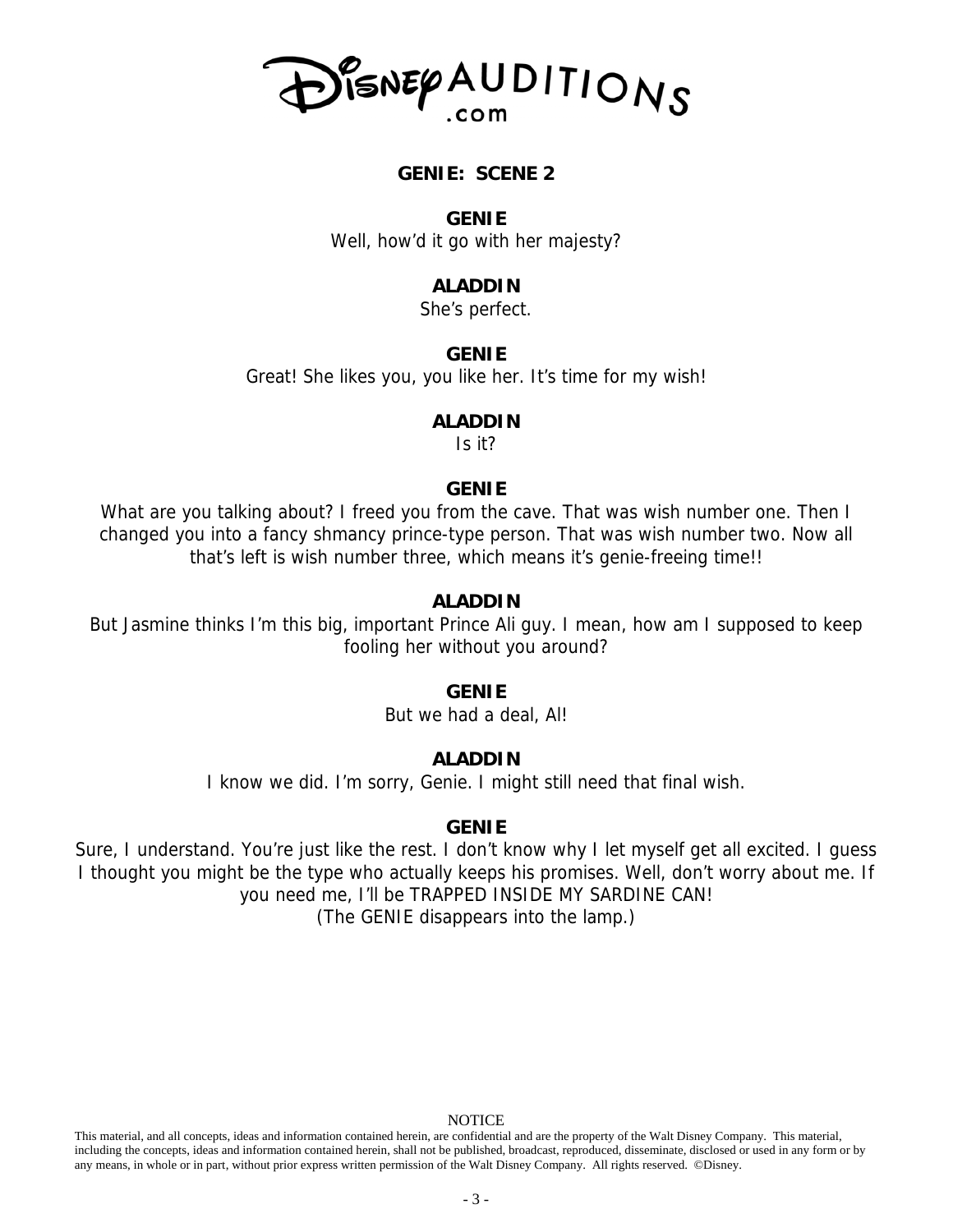

**Friend Like Me Disney's** *Aladdin - A Musical Spectacular* **Genie**







**NOTICE**

This material, and all concepts, ideas and information contained herein, are confidential and are the property of the Walt Disney Company. This material, including the concepts, ideas and information contained herein, shall not be published, broadcast, reproduced, disseminate, disclosed or used in any form or by any means, in whole or in part, without prior express written permission of the Walt Disney Company. All rights reserved. © Disney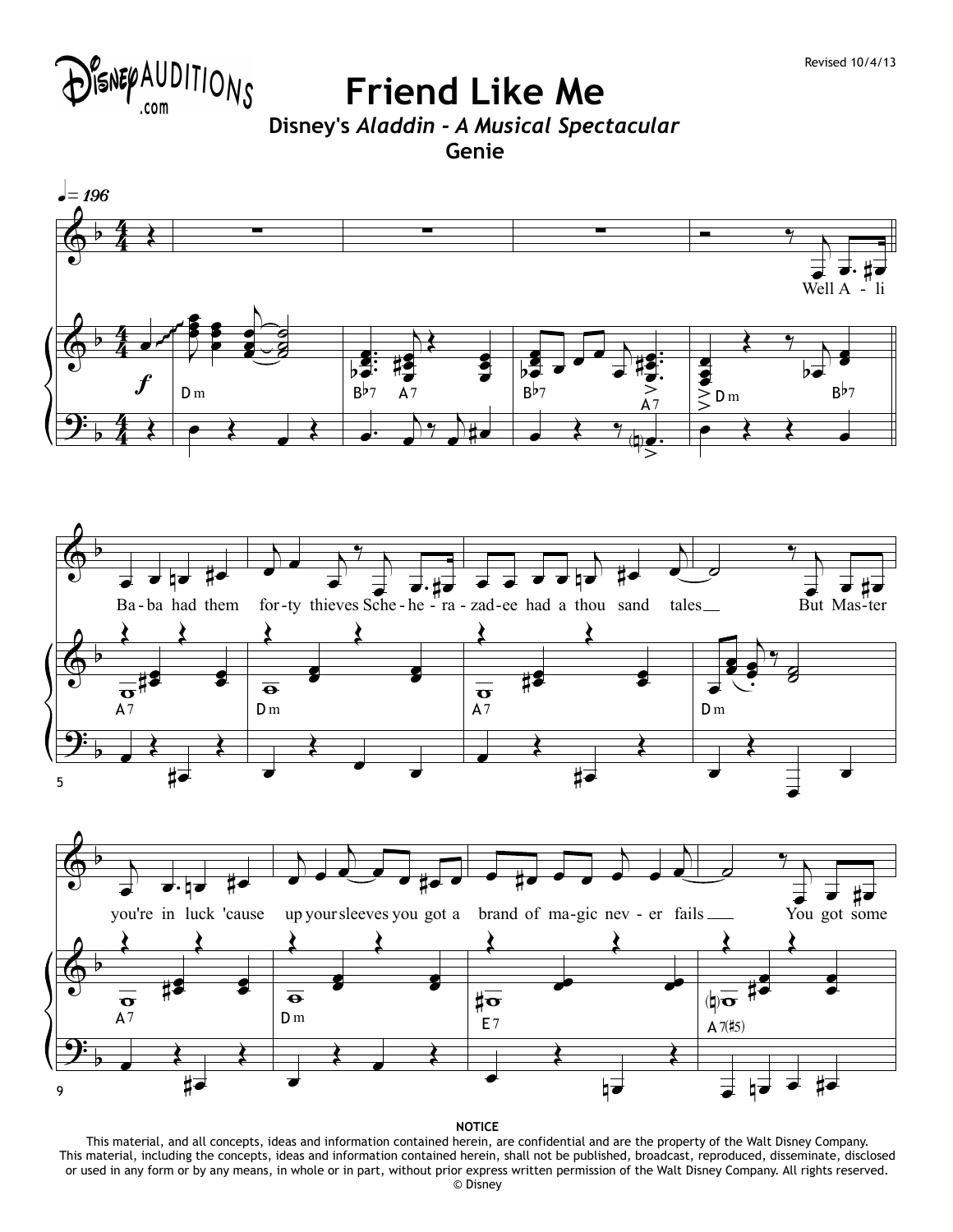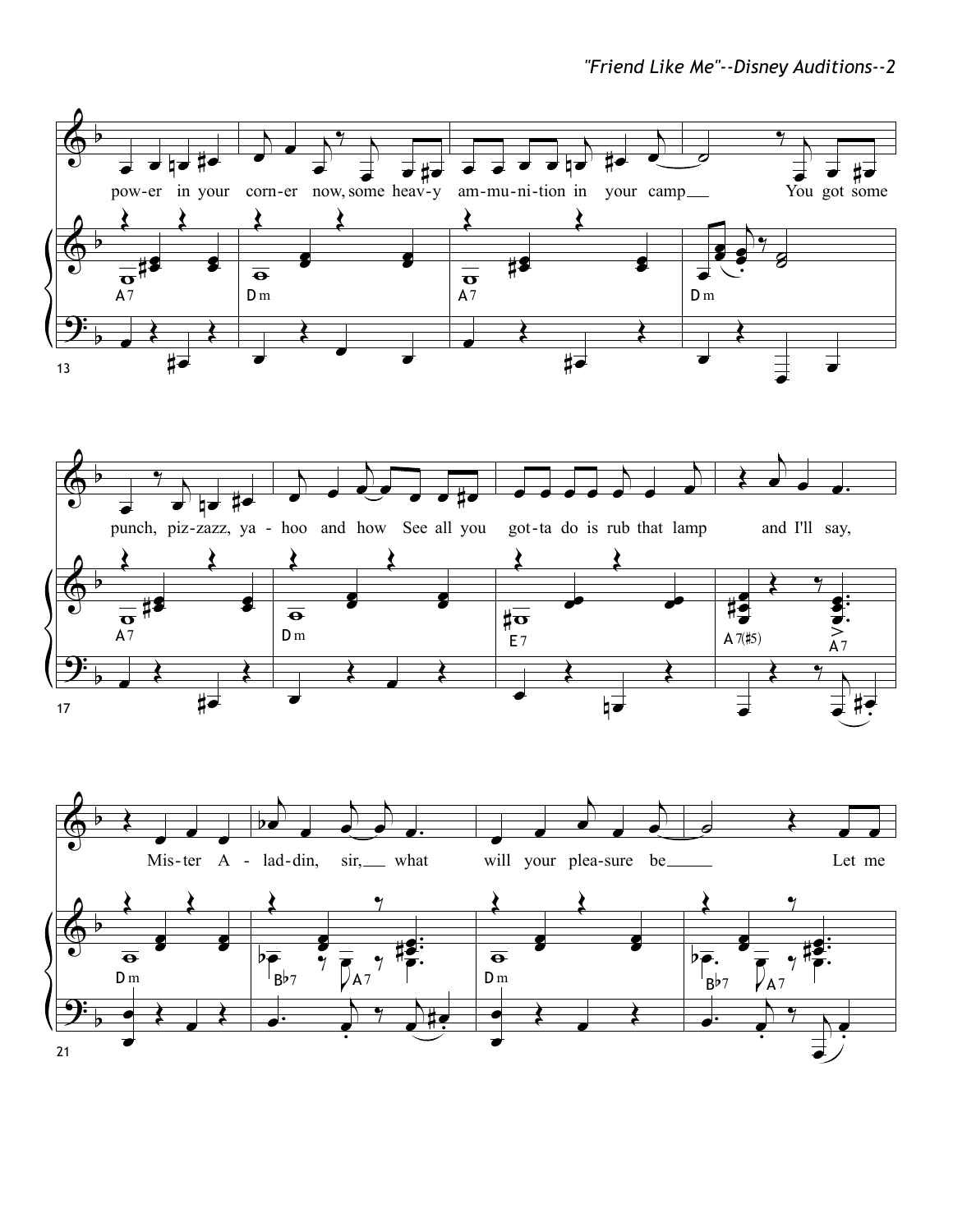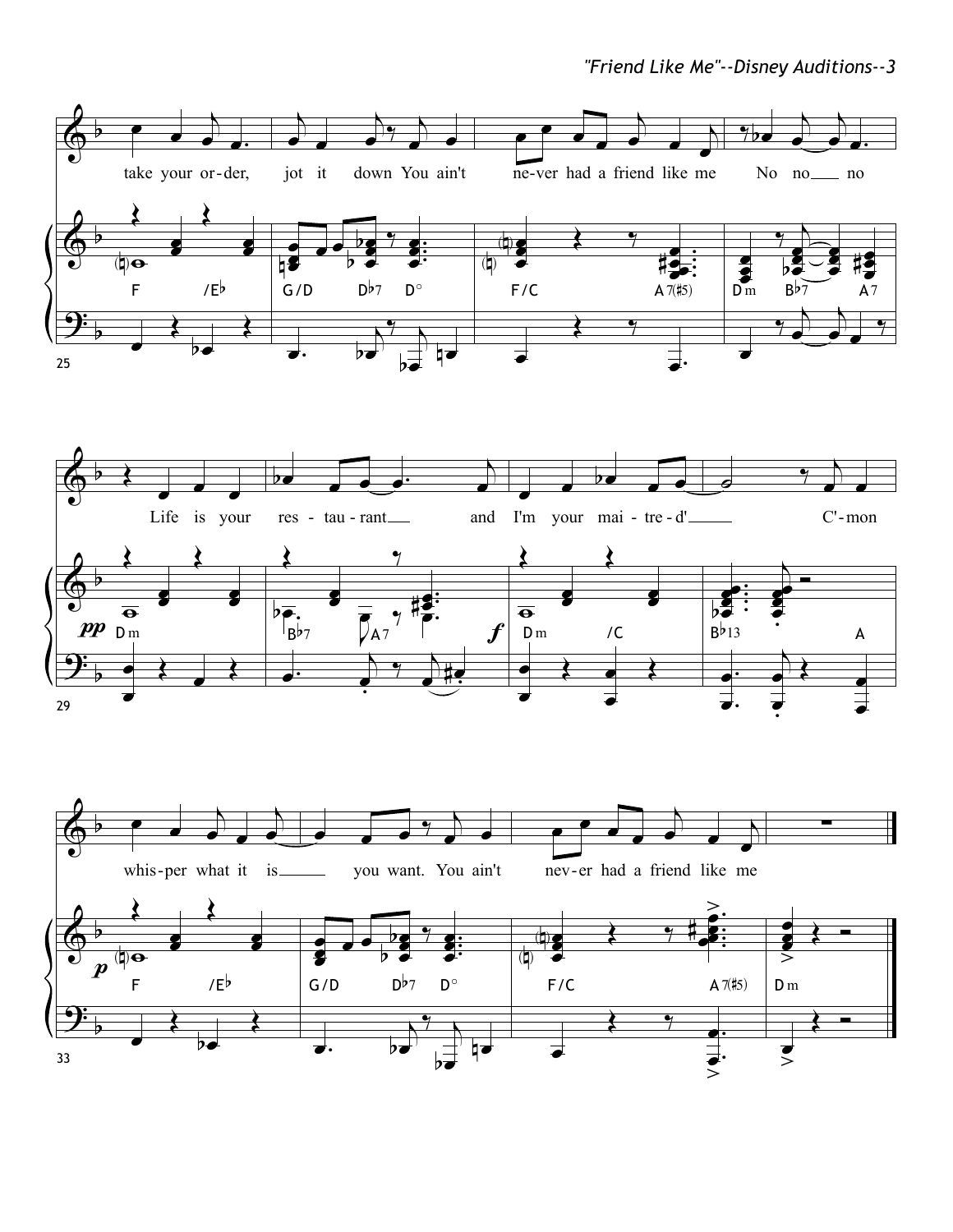# **Part 2**